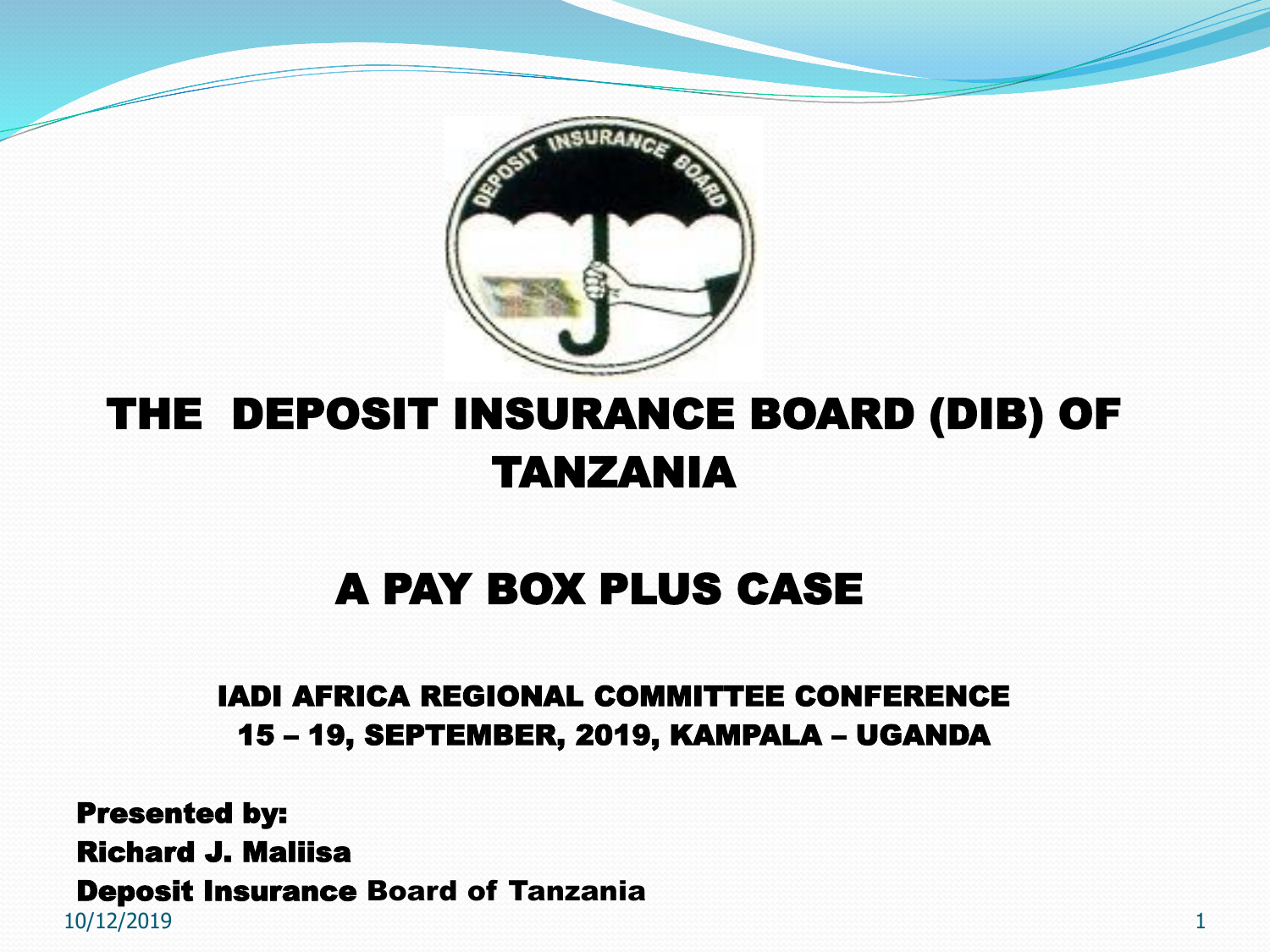## Presentation Summary

- 1) DIB Background
- 2) Governance
- 3) Mandate
- 4) Contribution to Financial Stability
- 5) Challenges
- 6) Lessons
- 7) Way forward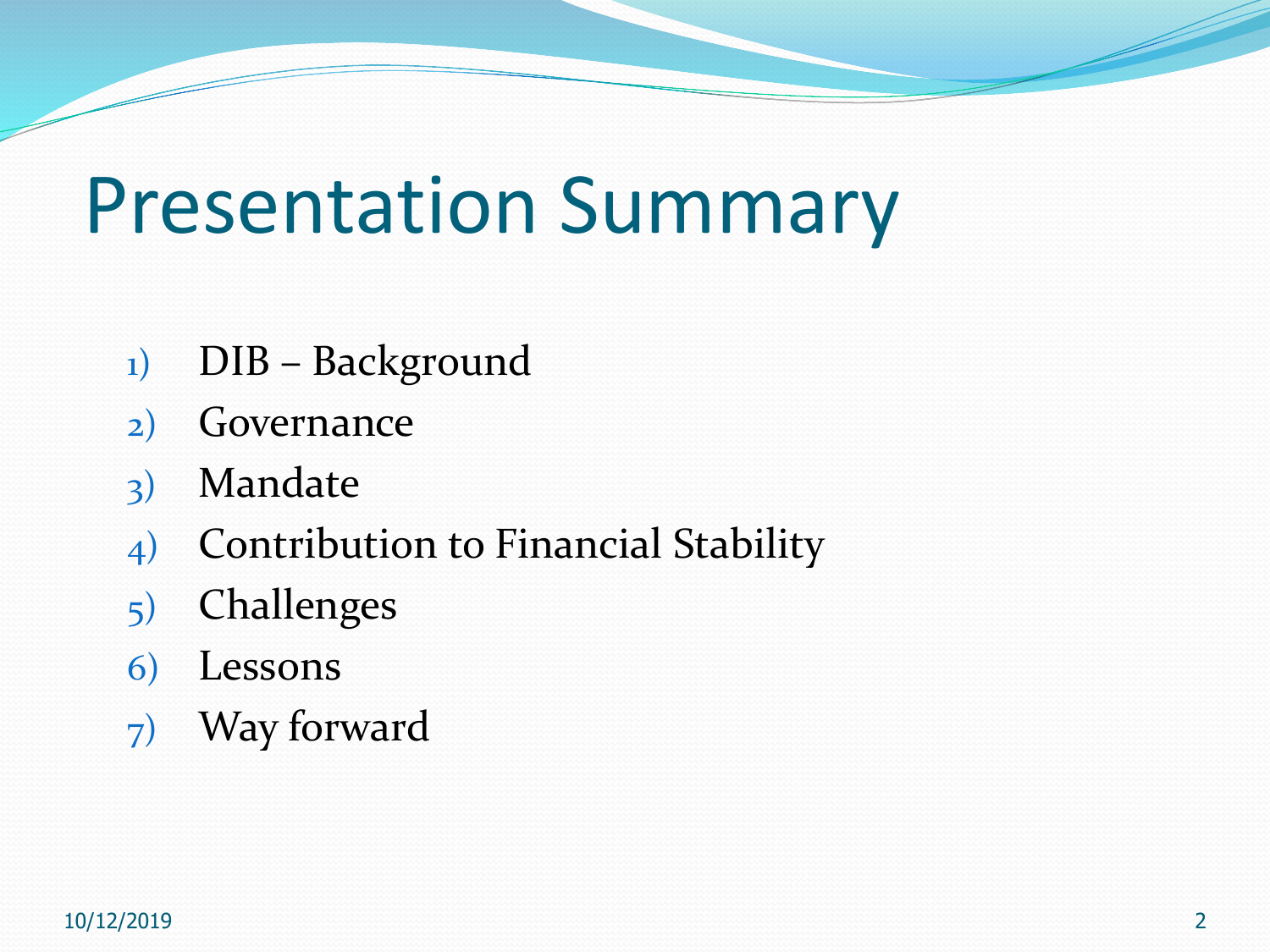### **1. Background**

- Established under Banking and Financial Institutions Act, 1991 which was repealed
- Continue to exist under provisions of Sections 36 through 42 of the Banking and Financial Institutions Act, 2006
- Started operations in 1994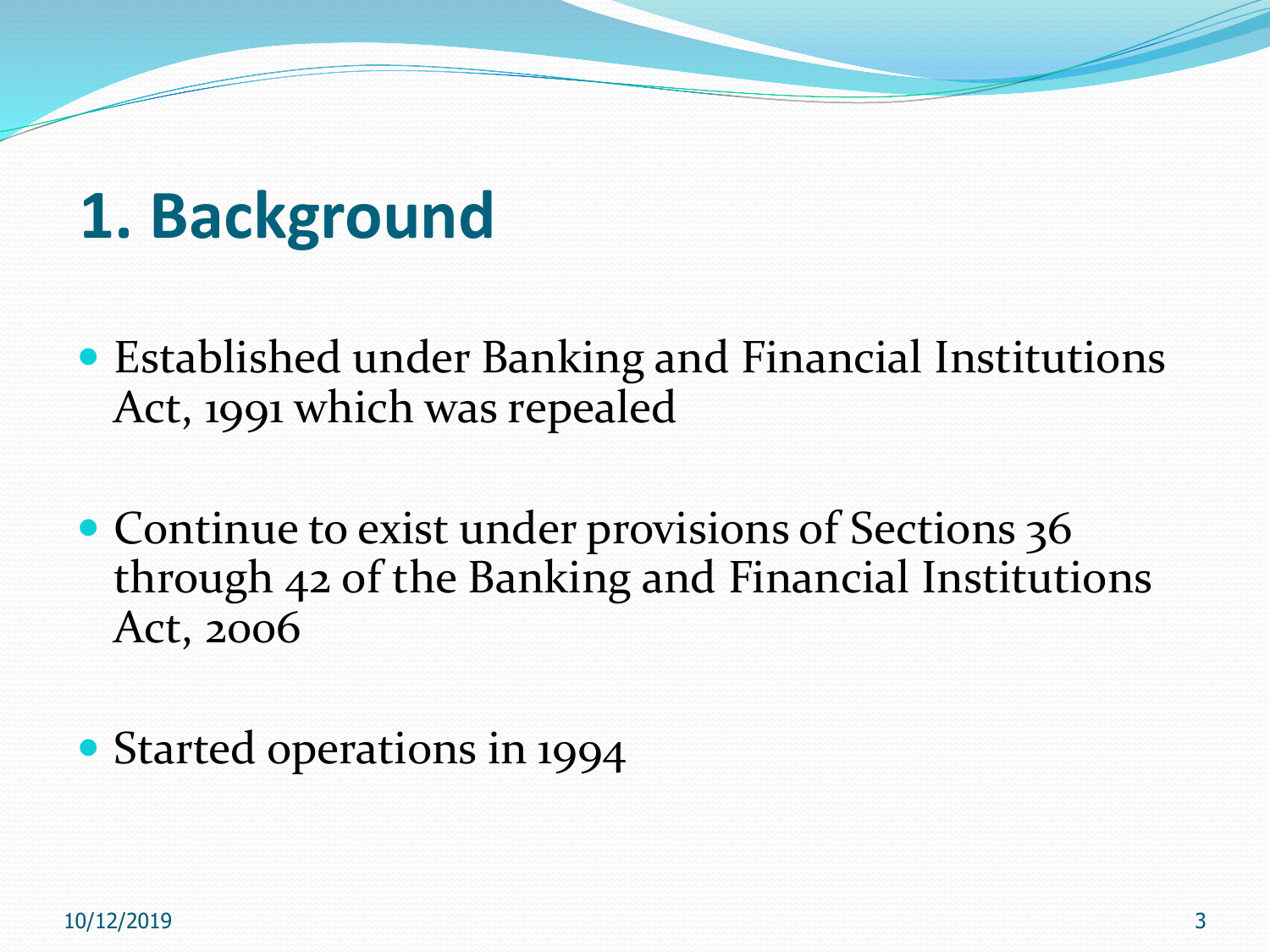# 1. Background (Cont.)

- 52 members institutions as at June, 2019
- Maximum coverage TZS 1.5 million (equivalent to USD. 655) per depositor per bank
	- full coverage to  $95\%$  of all depositors
- Fund size as at 30<sup>th</sup> June, 2018 stood at TZS 434 billion (USD 189.6) million)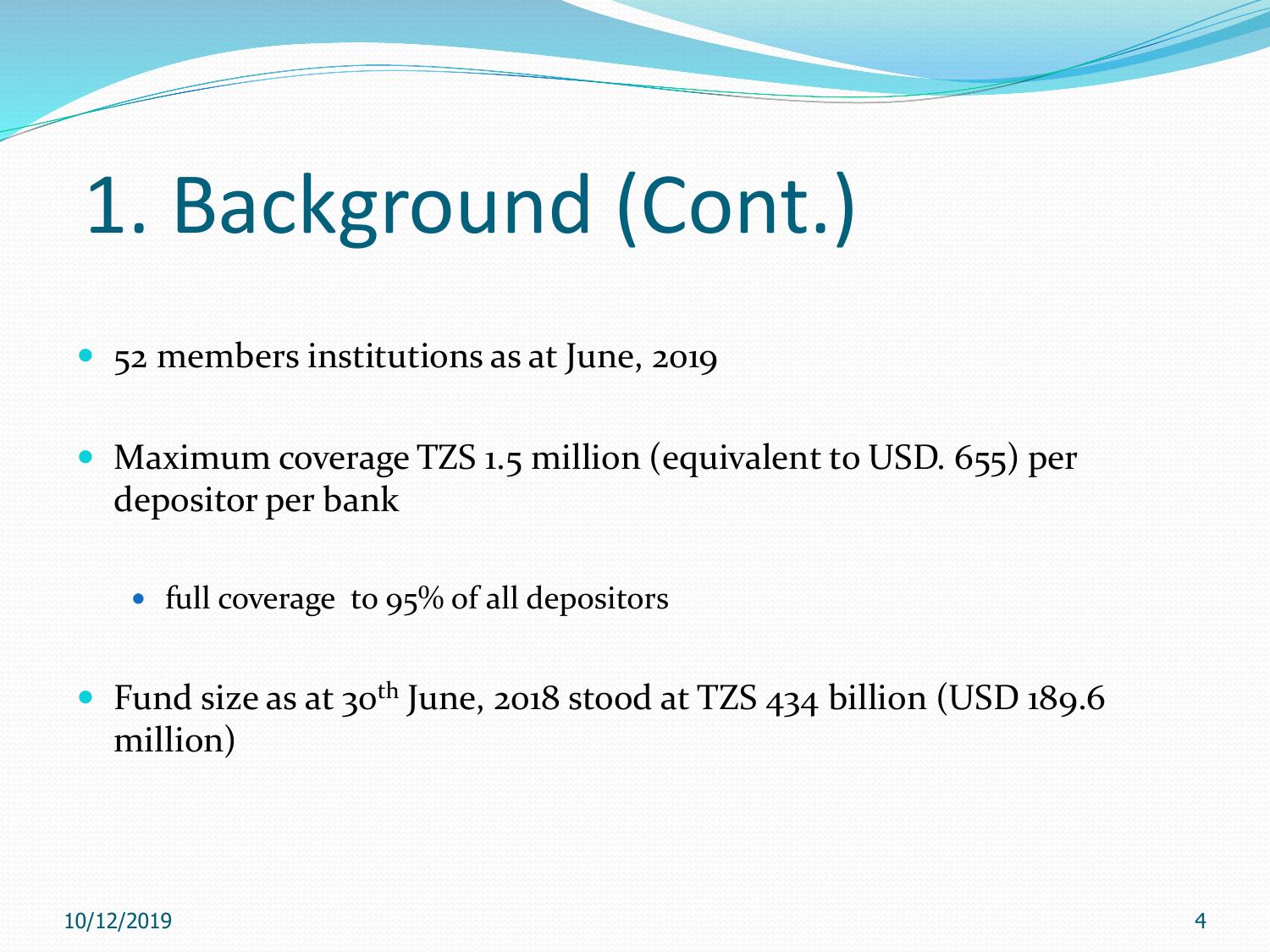### 2. Governance Issues

### • Section  $37(3)$

- Board of Directors
	- Governor of central bank Chairman of the Board of Directors
	- Permanent Secretary Ministry of Finance URT
	- Permanent Secretary Ministry of Finance RoG Zanzibar
	- 3 members appointed by Minister for Finance (URT) at least one from either side of URT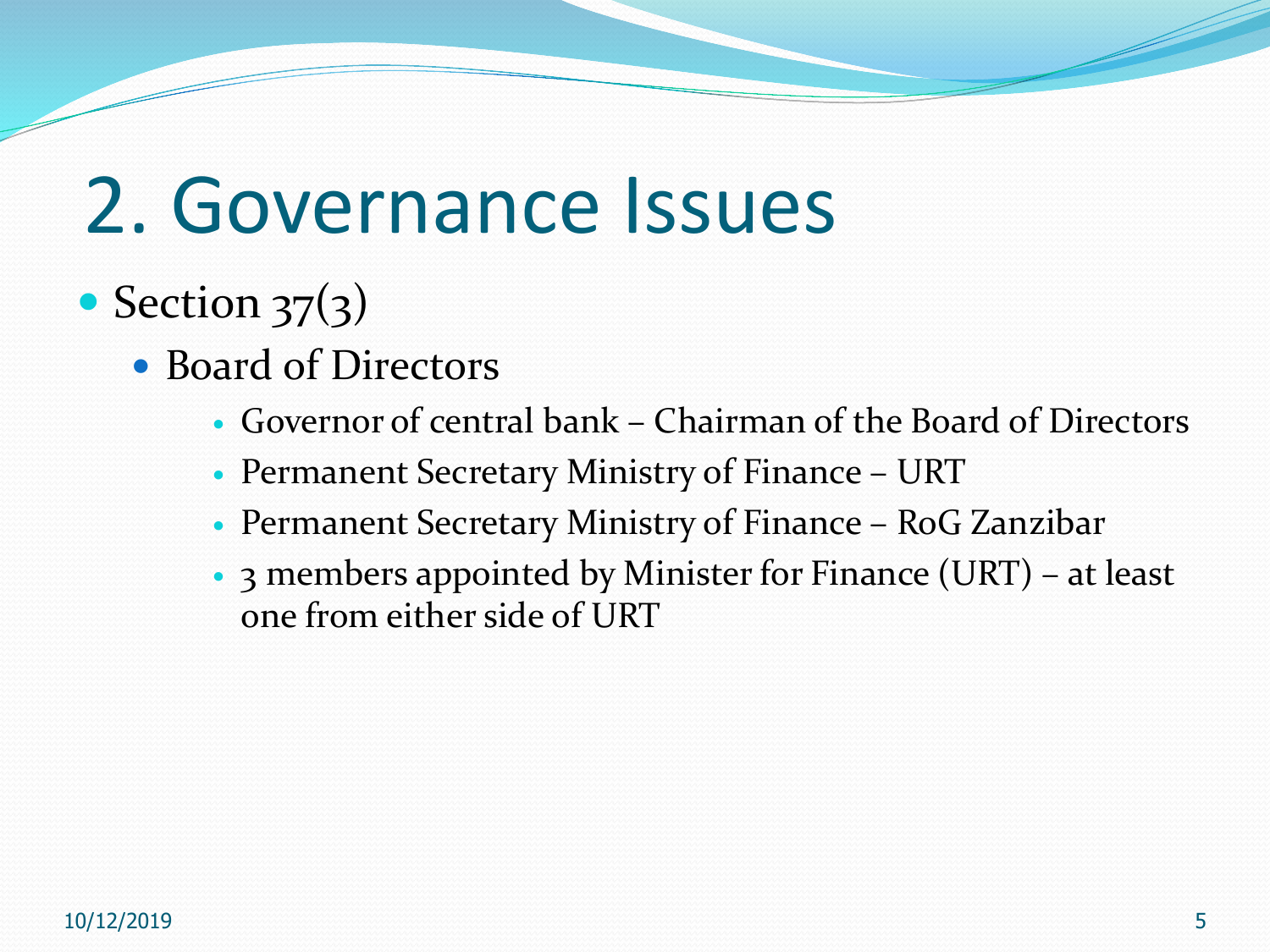## 2. Governance Issues (Cont.)

#### • Section 37 (12) BFIA, 2006

- Bank of Tanzania make available of Officers and facilities
- DIB therefore :
	- Managed by central bank staff
	- Housed inside central bank premises
	- Management appointments by central bank not Board of Directors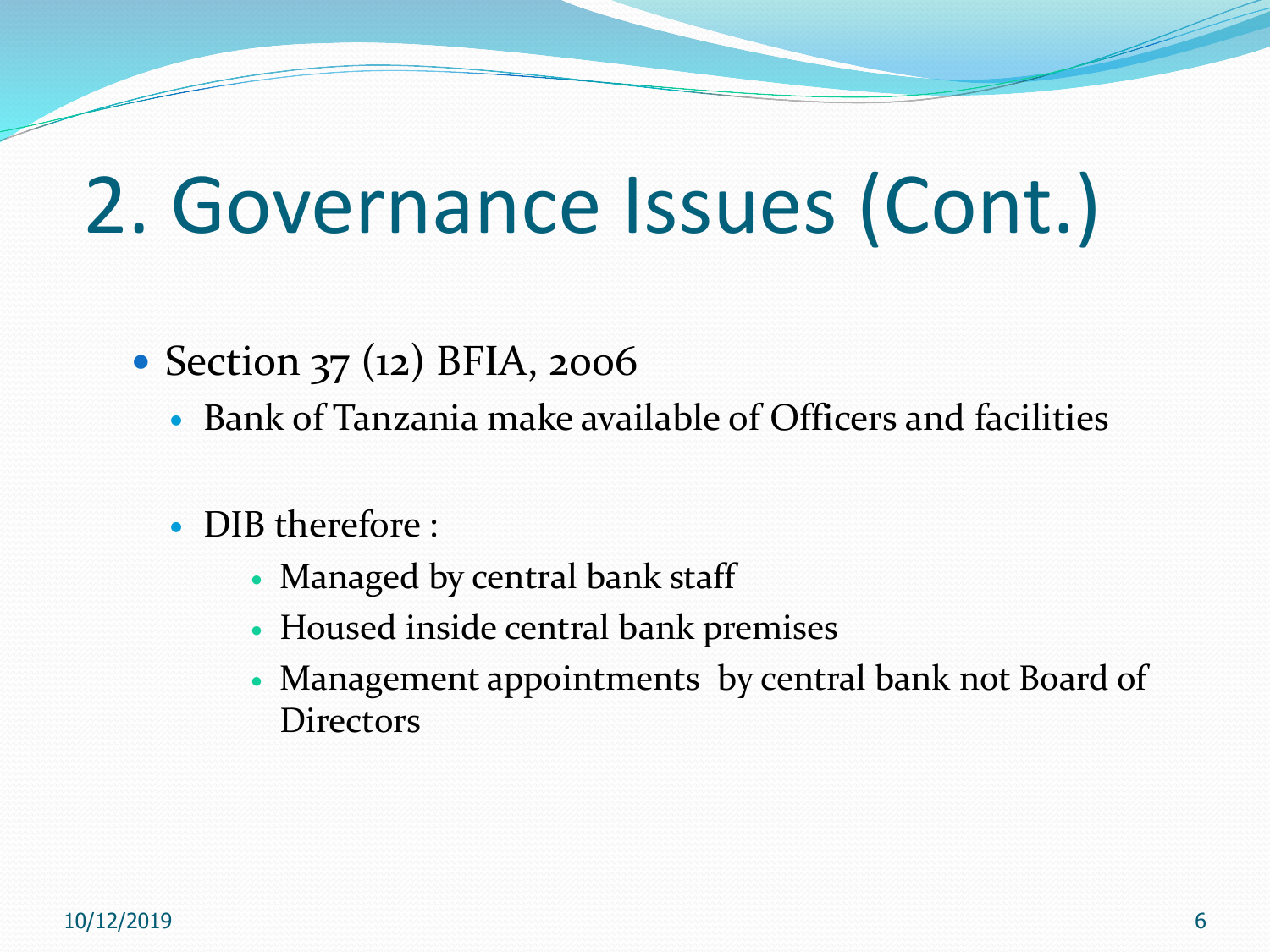## 3. DIB Mandate

- Section 36 (1) BFIA, 2006
	- Deposit Insurance Fund (DIF)
		- To be paid all contributions and other payments
	- Deposit Insurance Board (DIB)
		- Manage and control DIF
	- DIB Make payment required from DIF
		- Section 39, BFIA **Payment of protected deposits (Pay Box).**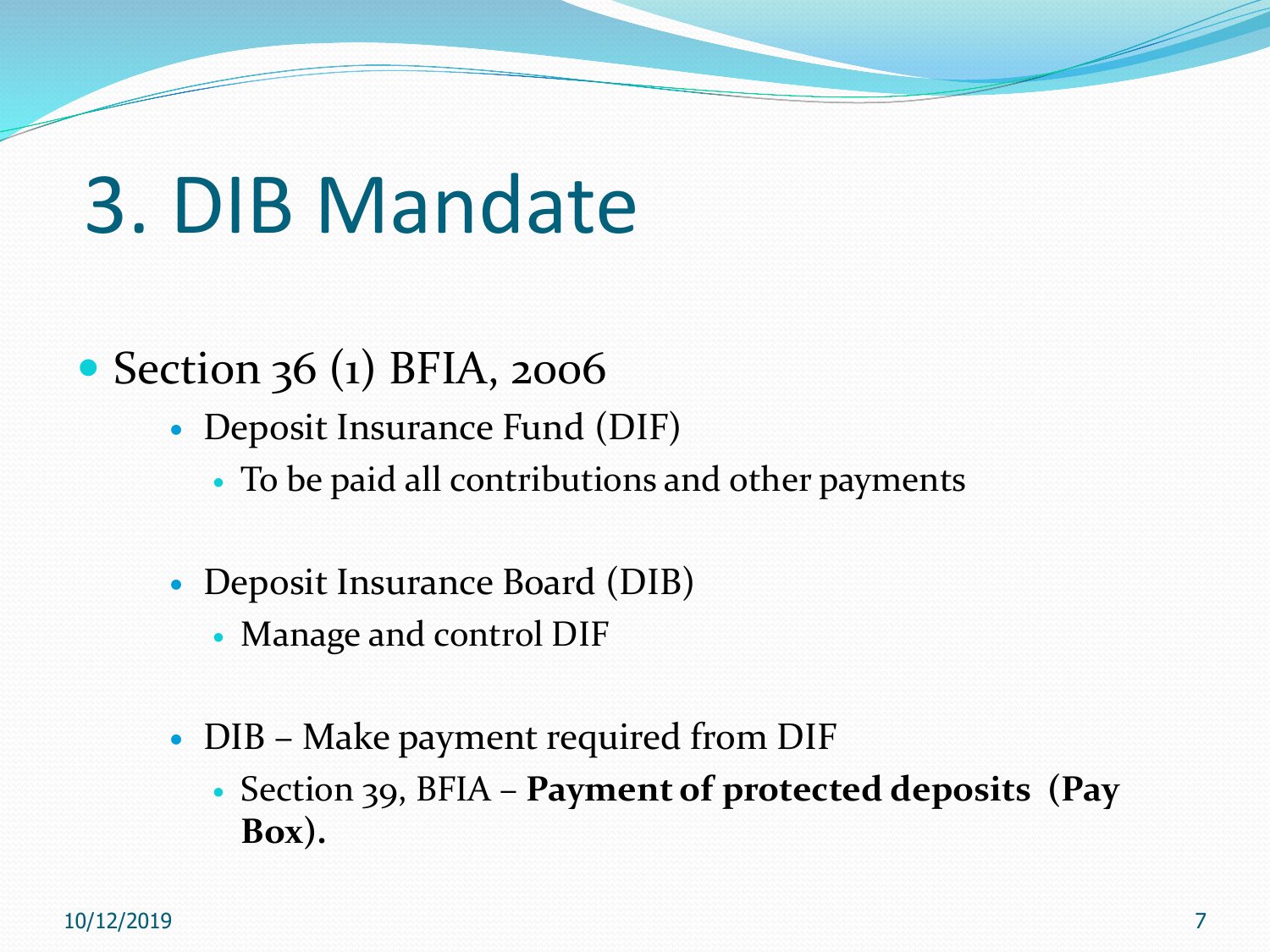## 3. DIB Mandate (Cont.)

#### • Section 41 (a), BFIA, 2006

'' **where a bank or financial institution becomes insolvent, as determined by the Bank, the Bank may appoint the DIB to be a liquidator**……"

**Thus a box plus** – in our case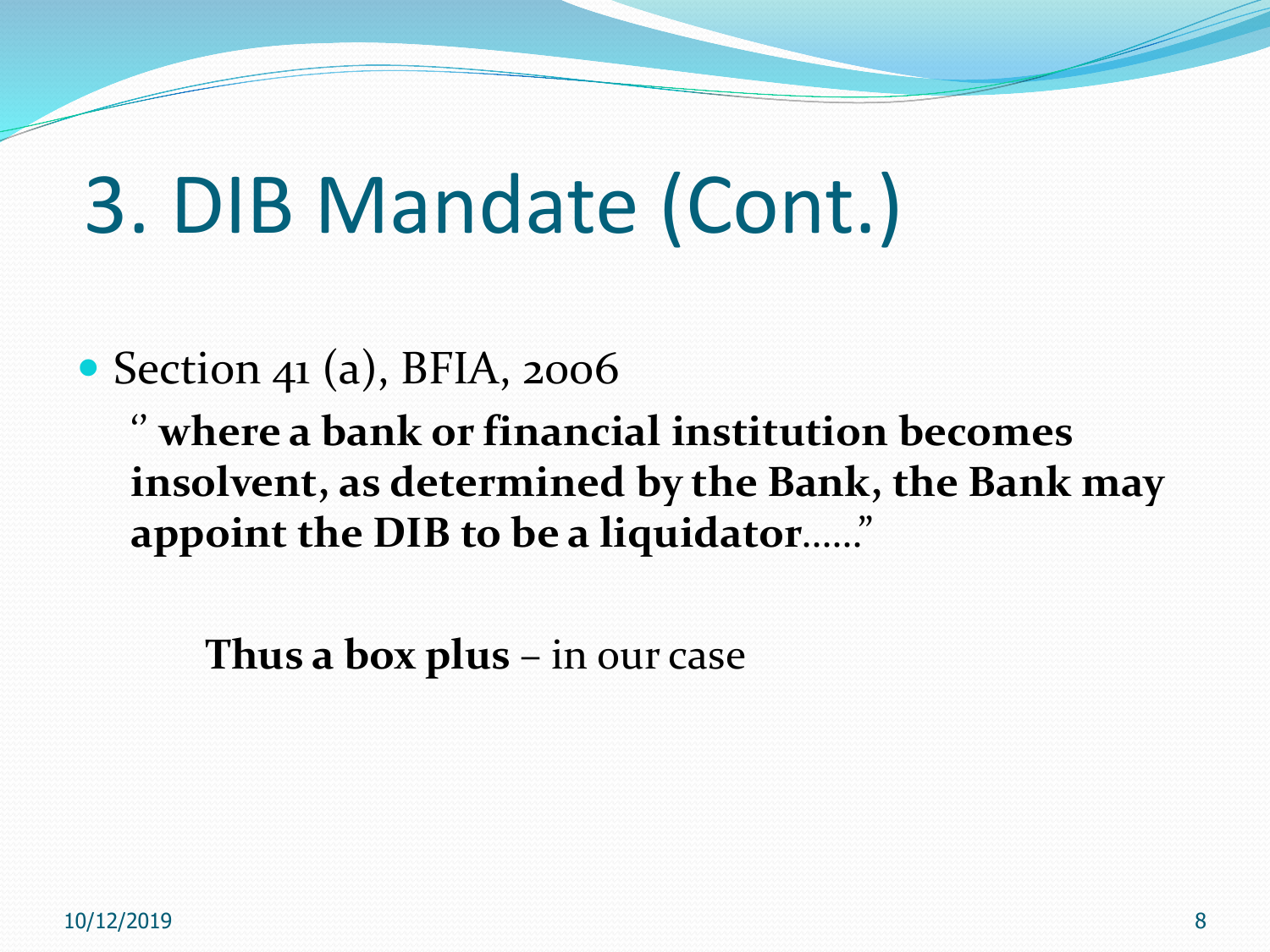## 3. DIB Mandate (Cont.)

IADI Core Principle 2 – **Mandates and Powers**

A **''pay box plus''** mandate**,** where the deposit insurer has additional responsibilities, such as certain resolution functions (e.g. financial support).

Call for having DIS with early intervention aspects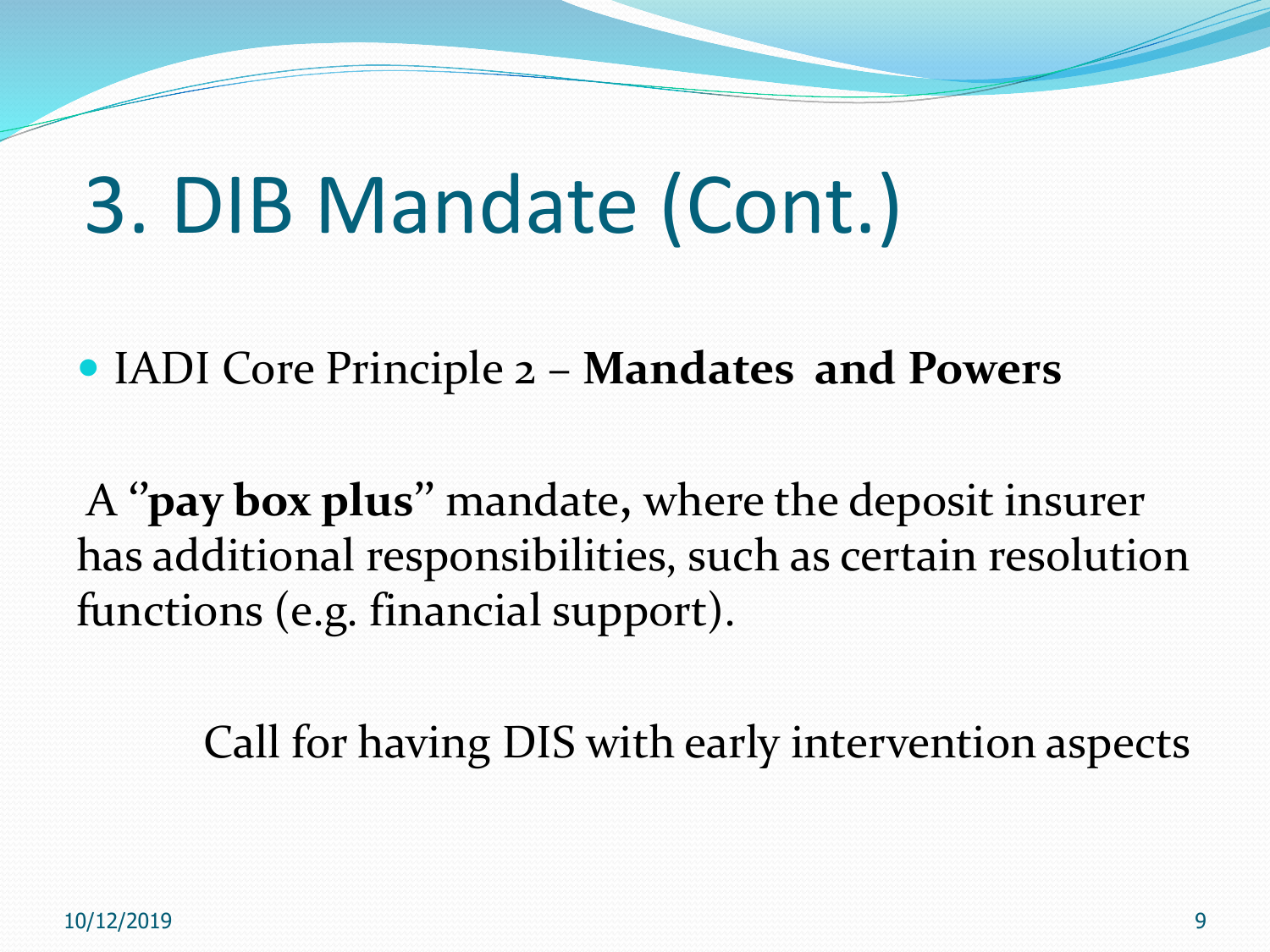#### 4. DIB – CONTRIBUTION TO FINANCIAL SECTOR STABILITY

- a) PAY OUT TO DEPOSITORS OF CLOSED BANKS **8 th May, 2017 -** One bank closed
	- **FBME Bank Ltd**  with cross border branches (Cyprus)
		- Five branches across the country
		- One branch in Cyprus (90% of business)
		- Pay out to depositors commenced in Nov. 2017 six months after closure

#### **Why delay**?

- Ex staff boycott IT Super user (foreigner)
- Use of physical mandates files to verify entitled depositors

Pay out was done by DIB staff with support of central bank staff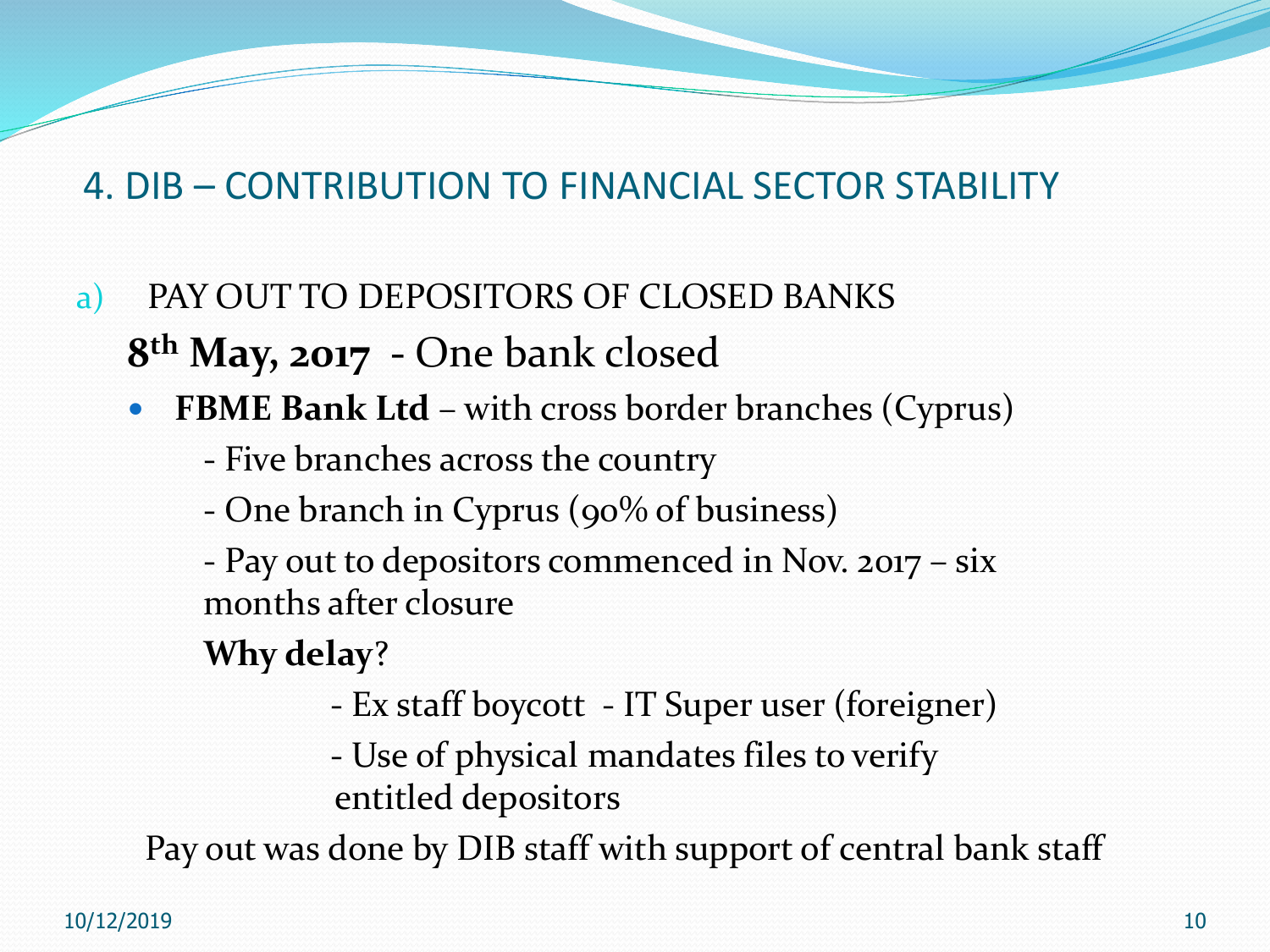### 4. DIB - Contribution to Financial Stability (Cont.)

- **12th May, 2017**
	- **Mbinga Community Bank Plc** A small Community bank
		- Pay out commenced in July, 2017 two months after closure
		- Depositors scattered in wide rural area
		- Collaborate with another bank
			- DIB verify entitled depositors
			- Cash/transfers by another bank with own money refundable weekly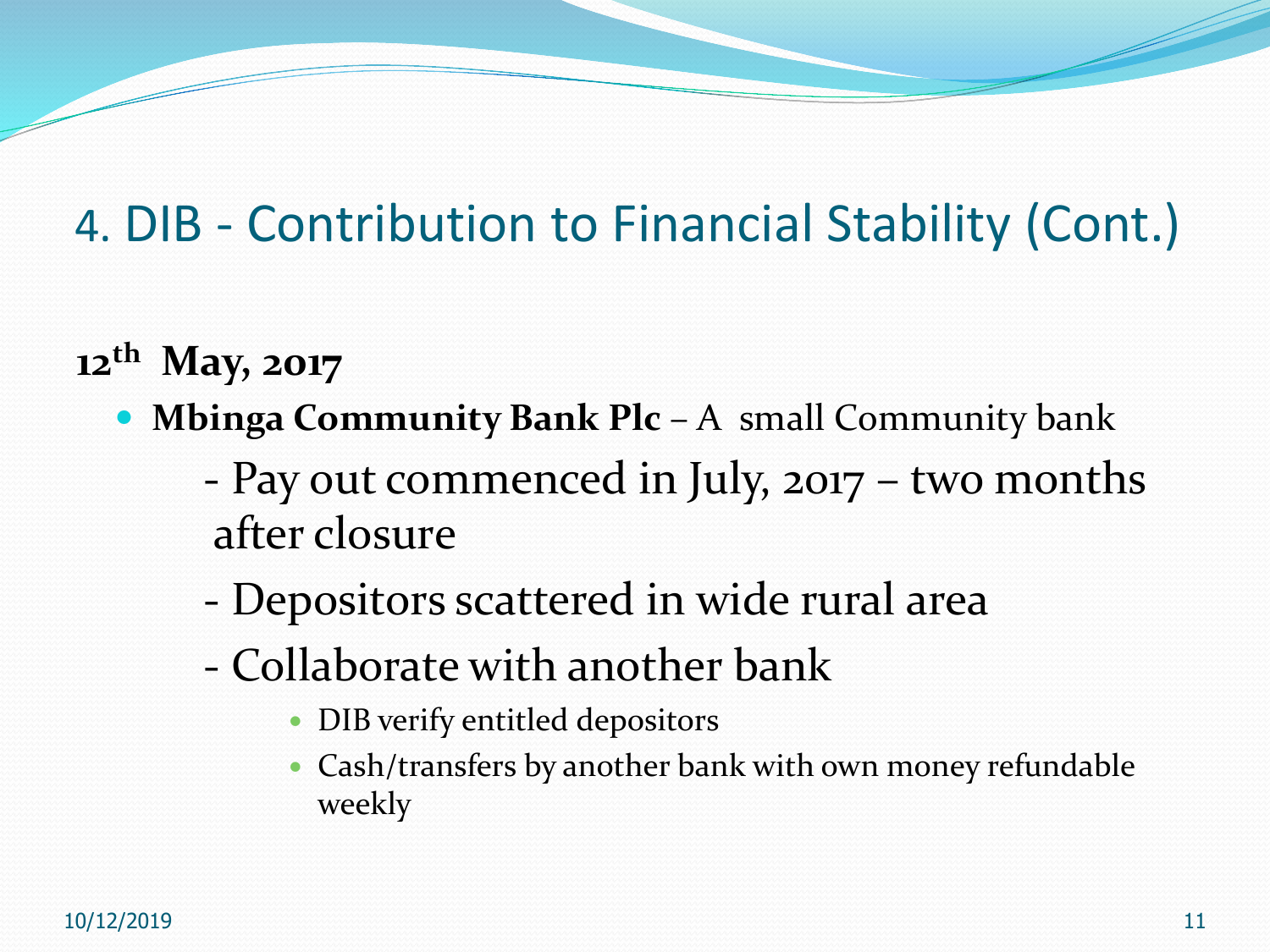### 4. DIB – Contribution to Financial Stability (Cont.)

#### **4 th January, 2018** – Five Community banks closed

- Efatha Bank Ltd
- Covenant Bank for Women Tanzania Ltd
- Meru Community Bank Ltd
- Njombe Community Bank Ltd
- Kagera Farmers Co-operative Bank Ltd
- Closed after failure to raise core capital to new levels prescribed by central bank
- Pay out commenced in March, 2018 two months after closure

10/12/2019 12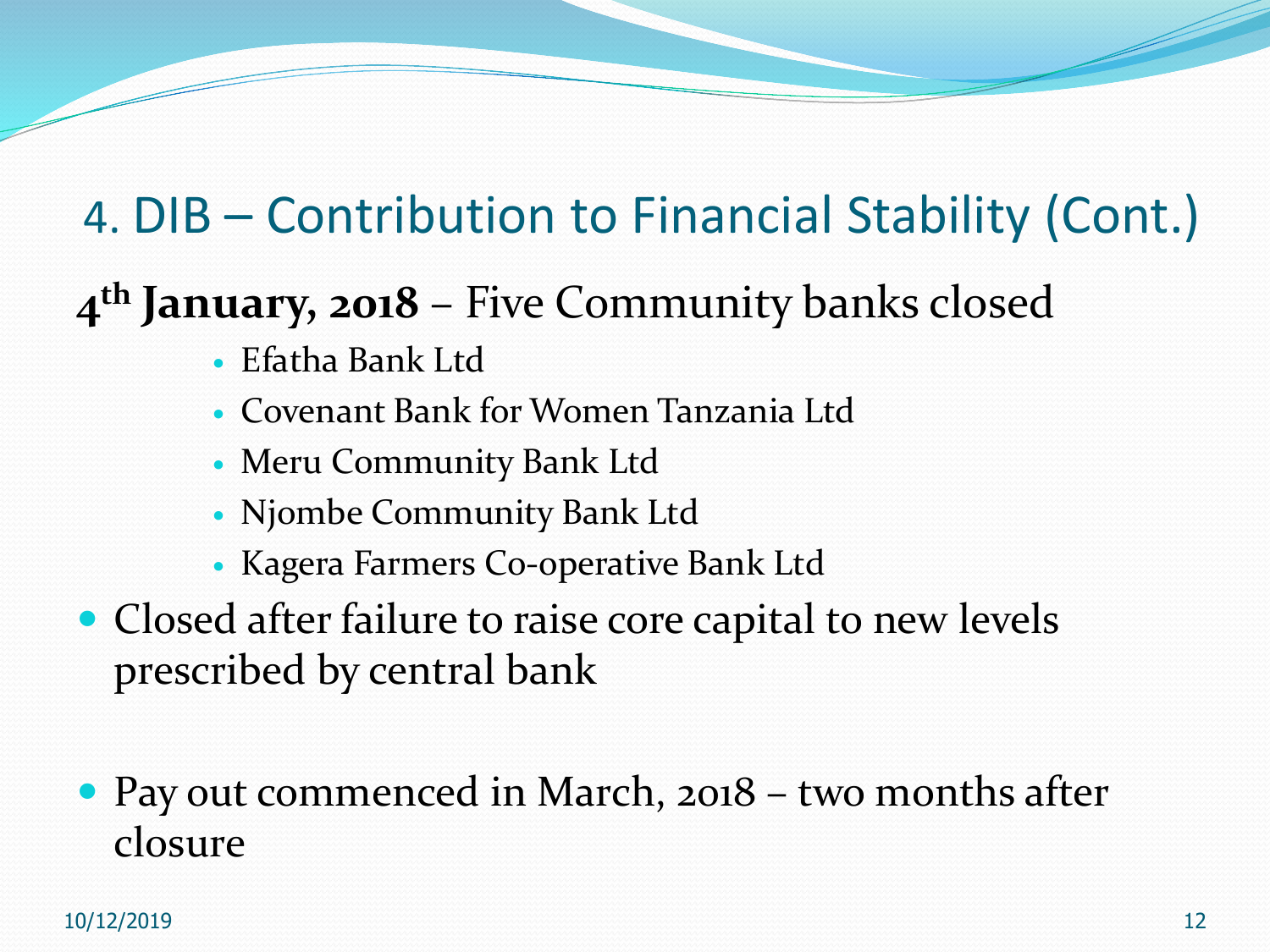## 5. CHALLENGES

- a) Pay Out Exercise
	- First ever taste ( learning curve)
		- 1000kms away from office
	- Incomplete Customer Information (KYC)
	- Low level of turning up reimbursement
		- low level of awareness
		- reimbursed amount Vs Travel Cost
- Liquidation Exercise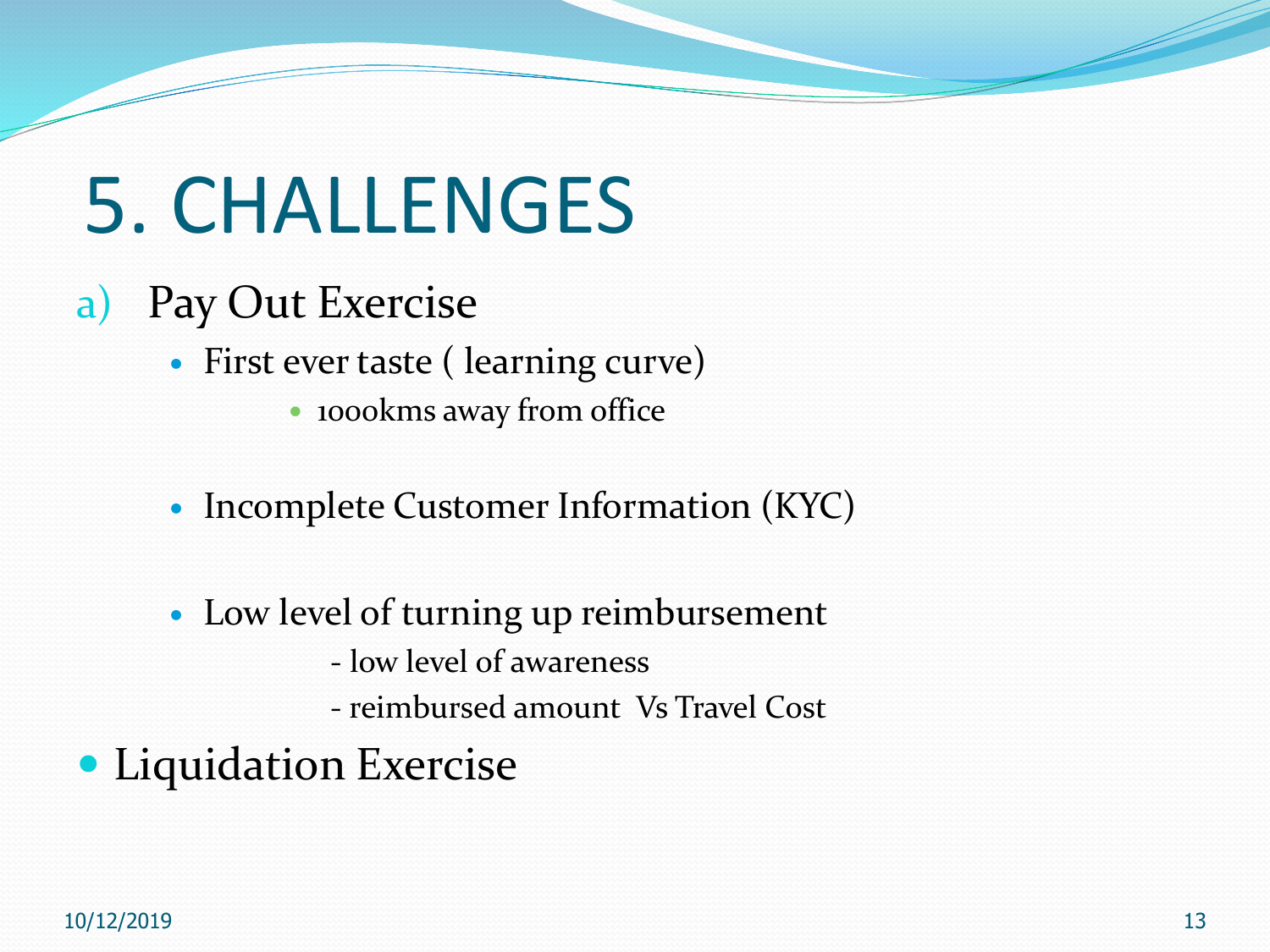### 5. CHALLENGES (Cont.)

#### **(b) Liquidation of closed banks**

- **Legal battle between Central Bank of Cyprus and DIB**
	- **Who has the right to liquidate Cyprus branch**
- **Need for other professionals support**
	- **Lengthy procurement process**
- **Massive inherited court cases plus new ones**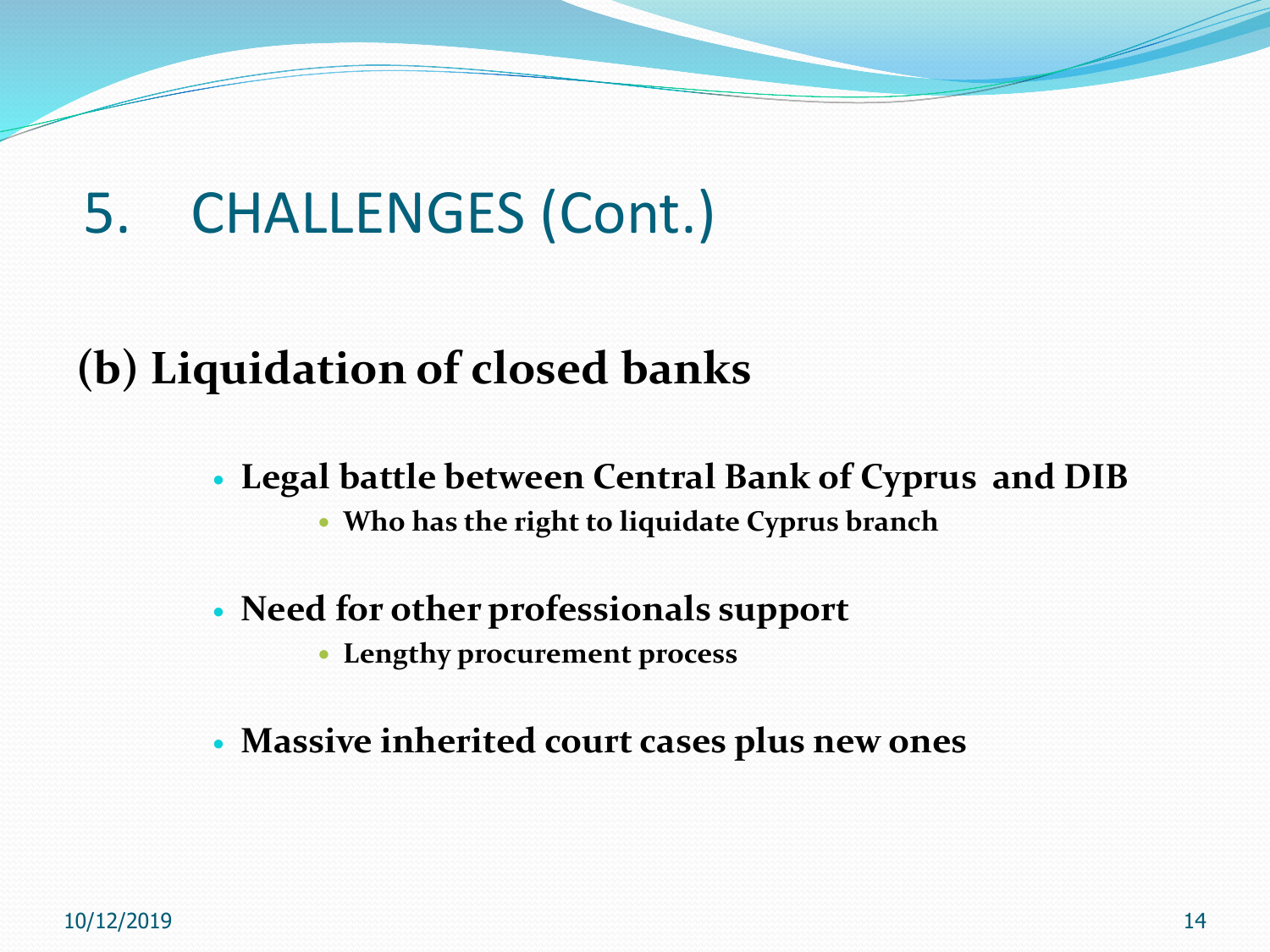# LESSONS LEARNED

- Need of Special Resolution Regime (SRR)
	- Labour law FBME Case
	- Procurement law
- Avoid licensing of faith biased institutions
	- Efatha Bank Case
- Early Involvement and effective implementation of PCA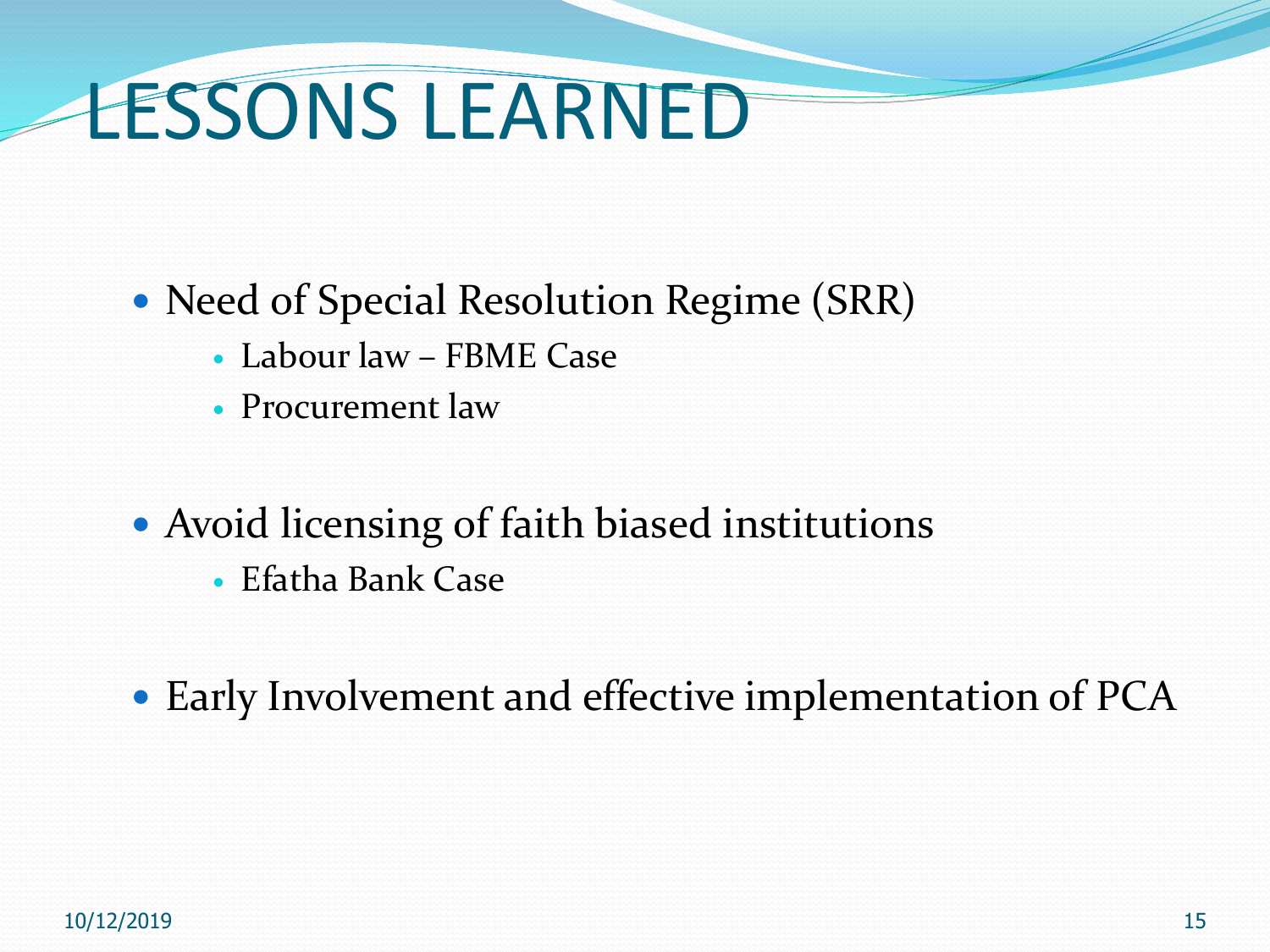## WAY FORWARD

- Draft New Law
	- New mandate (loss minimizer)
	- Accommodate existing gaps ( Comply with IADI Core Principles)
	- An independent institution